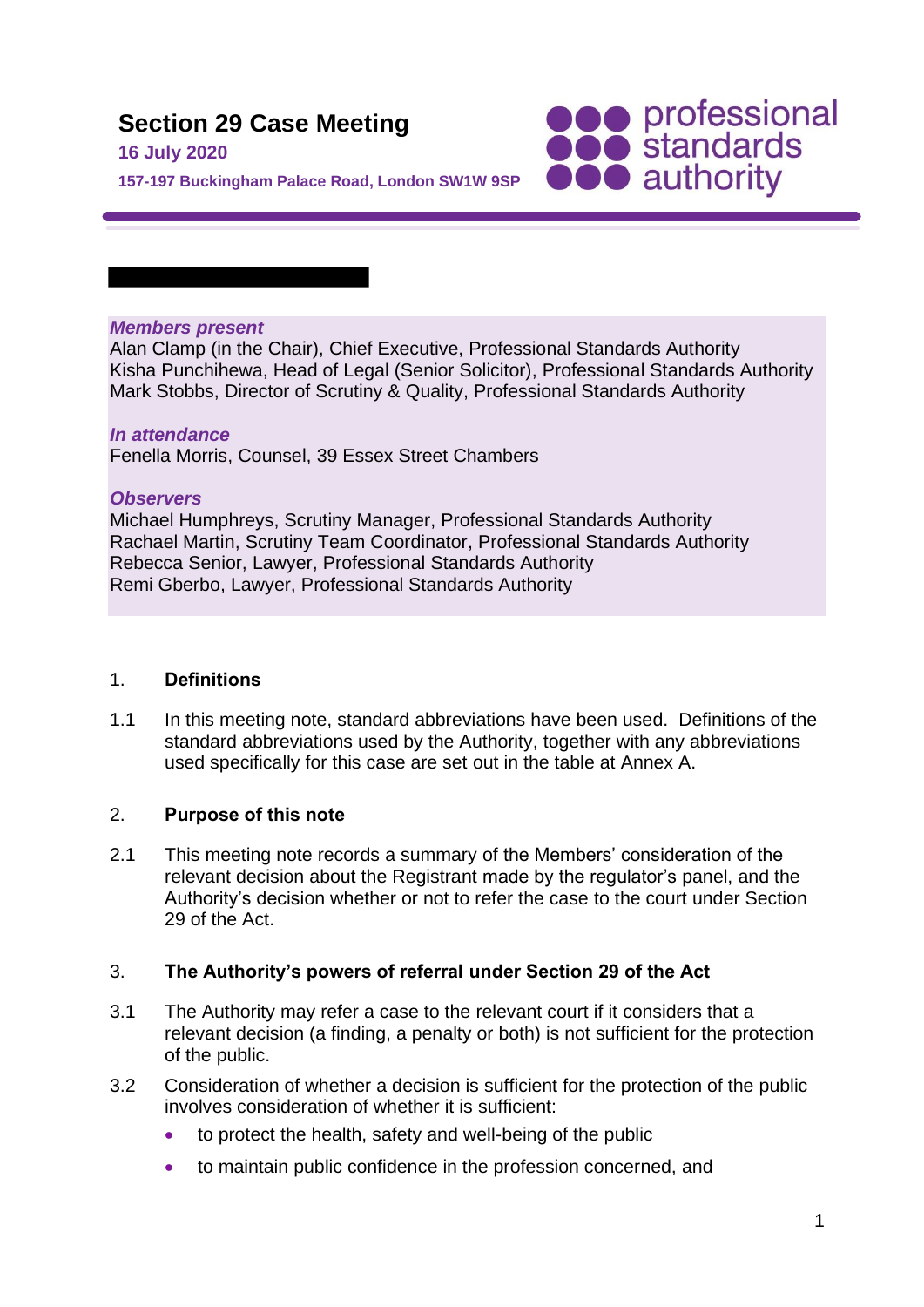- to maintain proper professional standards and conduct for members of that profession.
- 3.3 This will also involve consideration of whether the panel's decision was one that a disciplinary tribunal, having regard to the relevant facts and to the object of the disciplinary proceedings, could not reasonably have reached; or was otherwise manifestly inappropriate having regard to the safety of the public and the reputation of the profession (applying *Ruscillo*<sup>1</sup> ).

# 4. **Conflicts of interest**

4.1 The Members did not have any conflicts of interest.

# 5. **Jurisdiction**

5.1 The Legal Advisor confirmed that the Authority had jurisdiction to consider the case under Section 29 of the Act. Any referral in this case would be to the High Court of Justice of England and Wales and the statutory time limit for an appeal would expire on 17 July 2020.

# 6. **The relevant decision**

- 6.1 The relevant decision is the Determination of the Panel following a hearing which concluded on
- 6.2 The Panel's Determination which includes the charges and findings is set out at Annex B.

# 7. **Documents before the meeting**

- 7.1 The following documents were available to the Members:
	- Determination of the panel dated
	- Determination of the panel dated
	- The Authority's Detailed Case Review
	- Transcript of the hearing dated
	- Counsel's Note dated 16 July 2020
	- Exhibits
	- CE Masters
	- The NMC Order 2001
	- NMC answers to PSA questions on Covid-19 reviews
	- The NMC's Indicative Sanctions Guidance

<sup>&</sup>lt;sup>1</sup> CRHP v Ruscillo [2004] EWCA Civ 1356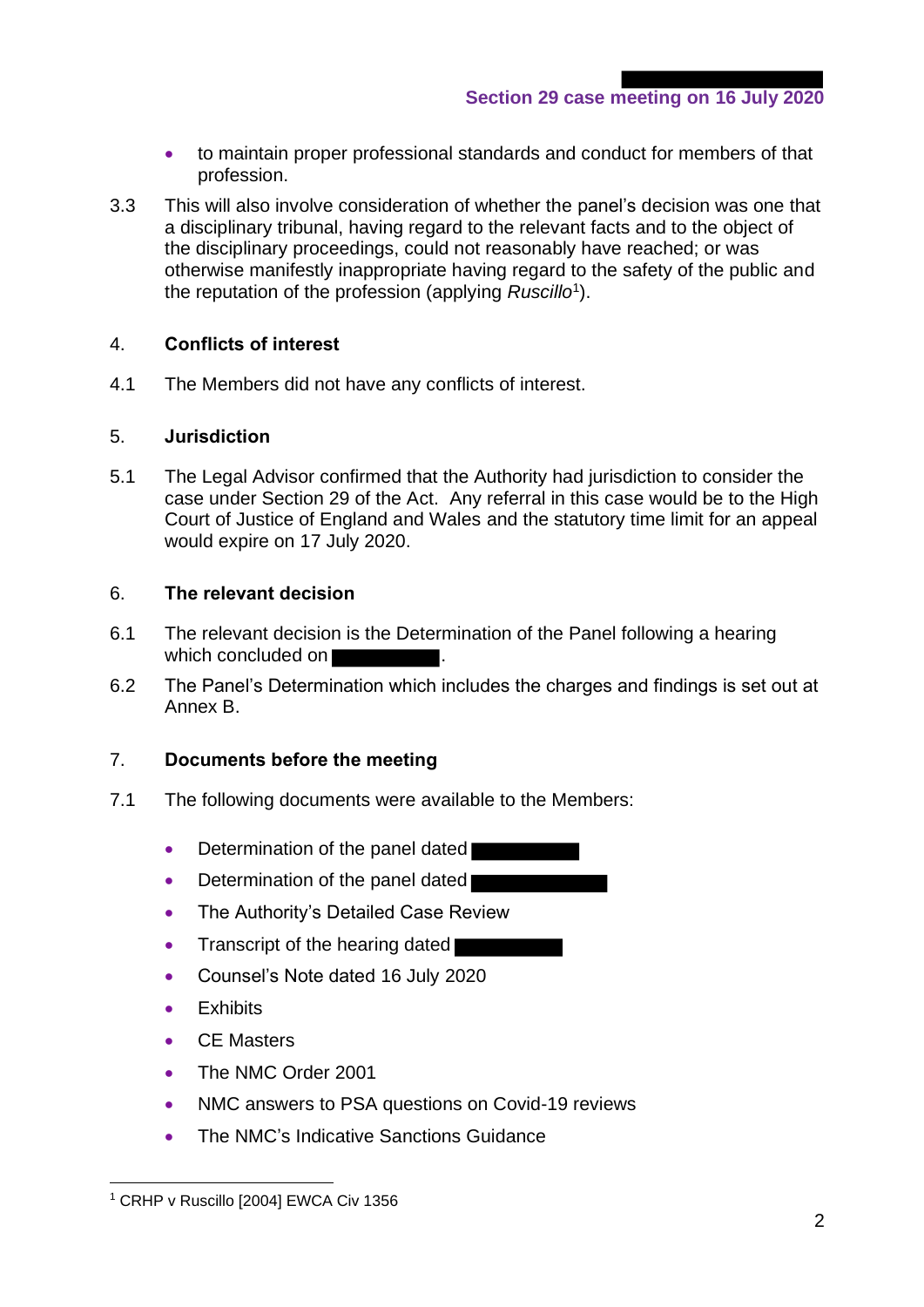- The Authority's Section 29 Case Meeting Manual
- 7.2 The Members and the Legal Advisor were provided with a copy of a response from the NMC to the Authority's Notification of s.29 Meeting. The Members considered the response having received legal advice and after they reached a conclusion on the sufficiency on the outcome.

## 8. **Background**

- 8.1 The Members were considering the outcome of a substantive review decision to revoke a 12-month suspension order and replace it with a caution order for the remainder of the order (10-month).
- 8.2 At the substantive hearing in **Example 2.2**, the registrant was found to have falsified timesheets over 10 months from dishonestly falsified her timesheets by claiming for work she had not done on three occasions: on one occasion she claimed for work that had already been paid for; on seven occasions she claimed a payment rate she was not entitled to; on eight occasions she authorised her shift records when she was not permitted to; on eight occasions she released payments to be made to herself when she knew she should not, these actions were to cover up her deception; on two occasions she queried timesheets that had already been approved in order to claim a higher payment rate and breached the duty of candour by not being honest during her employer's investigation and implicating colleagues.
- 8.3 The registrant maintained her denials of any wrongdoing through the Trust investigation and unsuccessfully appealed her dismissal by the  $\blacksquare$ . It was only at the substantive hearing that the she admitted her dishonesty. The panel found that there was a low risk of repetition based on the registrant's insight and remorse and her addressing financial circumstances and therefore no impairment on public protection grounds. The panel found current impairment on public interest grounds and imposed a 12-month suspension order without a review.
- 8.4 The NMC and registrant jointly applied for the review hearing and the NMC has since advised the Authority that the case was selected for review given the impairment finding and sanction were solely on public interest grounds, as part of its response to Covid-19. The NMC submitted that the context of Covid-19 meant the public interest had changed since the substantive hearing. At the review hearing the registrant's representative did not contest continuing impairment but referred to a reference from the registrant's employer asking for the NMC to overturn the suspension to allow her to return to work with Covid-19 patients and suggested a two-year caution could replace the suspension.
- 8.5 At the review the panel decided to revoke the suspension immediately and replace it with a caution order having effect for the remainder of the original period of suspension (approximately ten months). The panel did not consider that the period of suspension already completed was sufficient to address the public interest. The panel stated that the public interest would now be best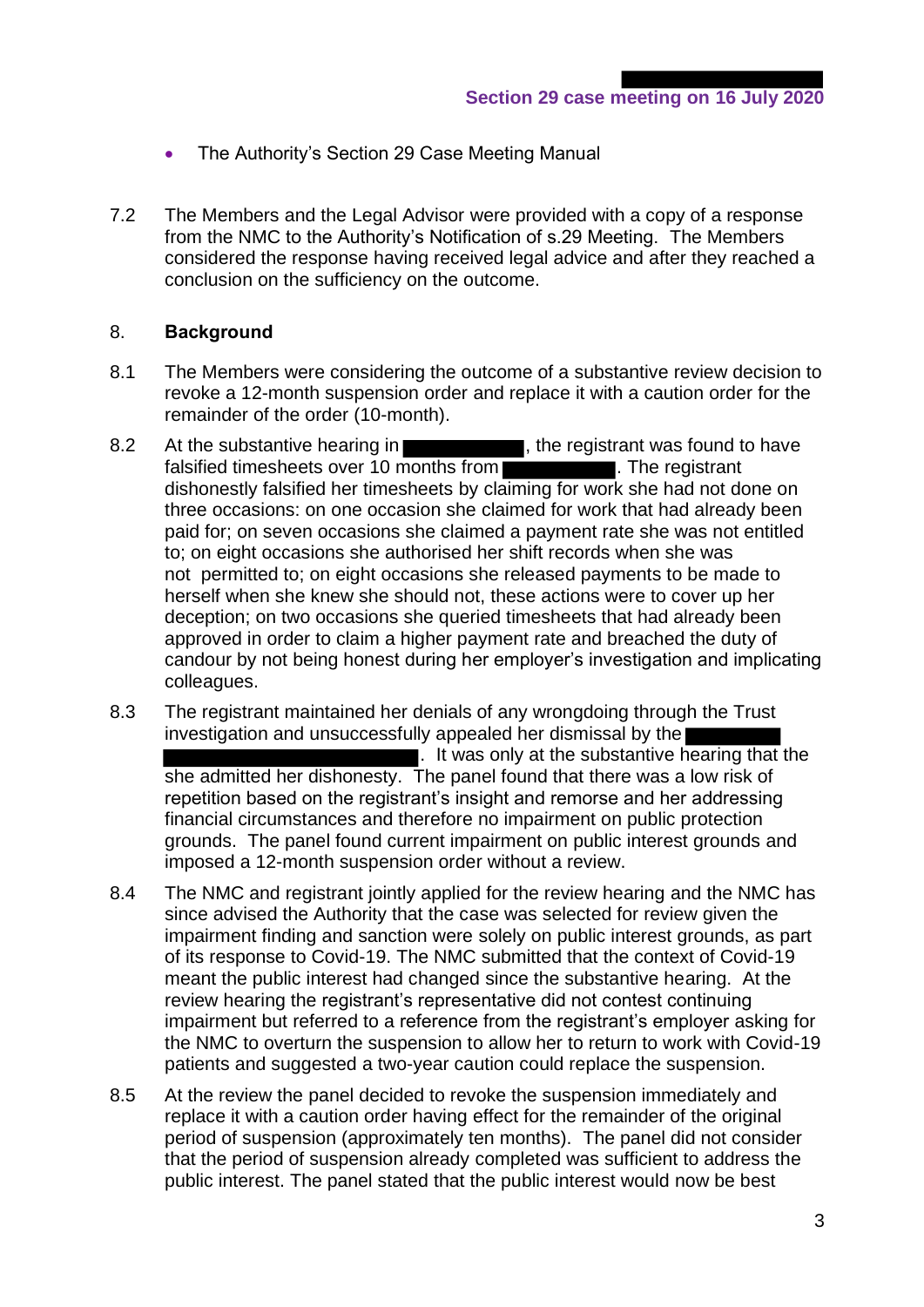served at a time of national crisis by returning a competent nurse to unrestricted practice.

# 9. **Applying Section 29 of the 2002 Act**

- 9.1 The Members considered all the documents before them and received legal advice.
- 9.2 The Members discussed the following concerns about the decision:

#### *What were the panels powers, and did they have the power to impose a caution for less than 12 months since the rules provide that this is the minimum period?*

- 9.3 The review hearing was carried out under Article 30(2) and (4) of the NMC Order. The powers available to reviewing panels are different depending on whether it is an 'on application' review or a 'standard' review required to be carried out before expiry of the sanction (Article 30(1) only). The NMC guidance on review hearings refers to the possibility that in exceptional cases, an Article 30(1) review panel might decide to use the powers in Article 30(4) to allow amendments to sanction to be made immediately by treating the review as an Article 30(2) 'on application' review. However, the NMC guidance does not generally address how various powers in Article 30(4) may be used in combination to substitute or amend sanctions.
- 9.4 There appeared to be a contradiction between the provisions at article 29 which sets out that the minimum term for a caution is twelve months. However, it also appeared from article 30 that, if a different sanction were imposed from the one imposed by the previous panel, the length of it could not extend beyond the expiry of the previous sanction. Thus, it appeared that the panel had imposed a sanction to extend for less than twelve months (thus potentially breaching article 29) though possibly complying with article 30.
- 9.5 The Members noted that conflicting arguments were adopted by the legal assessor and the NMC's representative, who suggested that it might be possible to extend the period of suspension on review and reduce that to a caution to cover the appropriate length. They also noted that there had been previous cases where panels had imposed sanctions for longer than the duration of the original suspension.
- 9.6 The panel had taken the legal assessor's advice that any sanction imposed should be for the remainder of the suspension order as this was the length of time for which the caution was imposed.
- 9.7 The Members noted that the powers of the panel were unclear and that generally the courts would be likely to interpret them in the way most favourable to the registrant.

# *Was the caution order imposed sufficient to address the public interest?*

9.8 The Members considered the findings of the substantive panel serious and were mindful that at the sanction stage the panel were weighing up between a suspension and striking off order. However, they were also mindful of the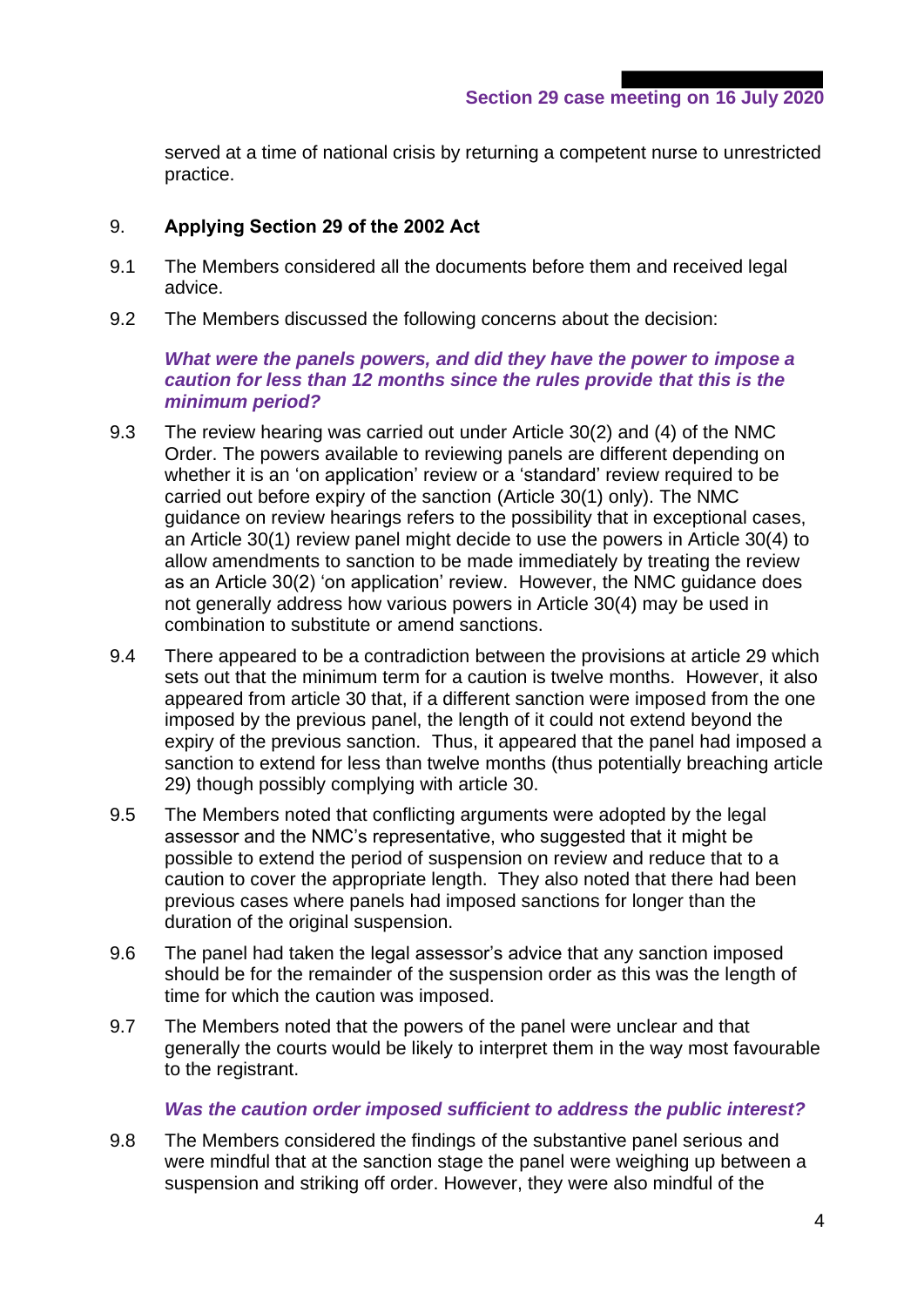circumstances in which this case was being reviewed and the current health pandemic and NMC's drive to support the emergency situation. With that in mind the Members considered that there could be grounds in which a caution order would address the public interest in allowing a registrant to return to practise given that there were no public protection concerns regarding her practice at the substantive hearing.

- 9.9 However, in this case the Members considered that the seriousness of the misconduct warranted a longer period of caution order than that imposed to fully reflect the substantive panel's findings and the registrant had only served 2 months of the suspension order originally imposed.
- 9.10 Further, the Members considered the panel's reasons for replacing the suspension order with a caution at the sanction stage insufficient. A fuller explanation on how a 10-month caution in place of a 10-month suspension (remaining duration of the original order) would have provided confidence that the panel was approaching the decision making as required by the overarching objectives and not with a view to finding a way to allow this registrant to return to practice.

# *Did the panel have sufficient information as to the impact of Covid-19 to enable it rationally to conclude that the public interest was served by allowing the registrant to return to practice?*

- 9.11 The Members noted the circumstances in which this case was reviewed and the date of the review hearing. At the time of the review hearing,  $\blacksquare$ , the pandemic was considered to have peaked in the UK, temporary registers were not being heavily relied on and the NHS was coping with the situation. However, the Members also noted that there were no concerns regarding the registrant's clinical practice at the substantive hearing and she was willing to return to practise to help with the pandemic and had the full support of her employer.
- 9.12 Furthermore, the panel had before two references one from Deputy Chief Nurse at which state that if the suspension were 'overturned' it is planned that the registrant would work in the Emergency Admissions Unit, dealing with Covid-19 patients. The Members also noted that the panel were able to take judicial notice of the current health crisis in the UK.
- 9.13 The Members were satisfied that the panel had sufficient information on which to reach a conclusion that the public interest would best be served by allowing the registrant to return to unrestricted practise.

# *Did the panel properly consider the public interest and in particular the impact on public confidence of allowing the registrant to return to practice?*

9.14 The Members concluded that it was difficult to determine whether the panel had in fact weighed up the public interest factors properly – upholding professional standards and maintaining. Whilst the Members agreed with the panel's description of the registrant as a 'competent nurse' they were minded that she was a competent nurse whose misconduct had a negative impact on public confidence. The Members therefore considered that the panel should have provided more clarity in their reasons for now imposing a non-restrictive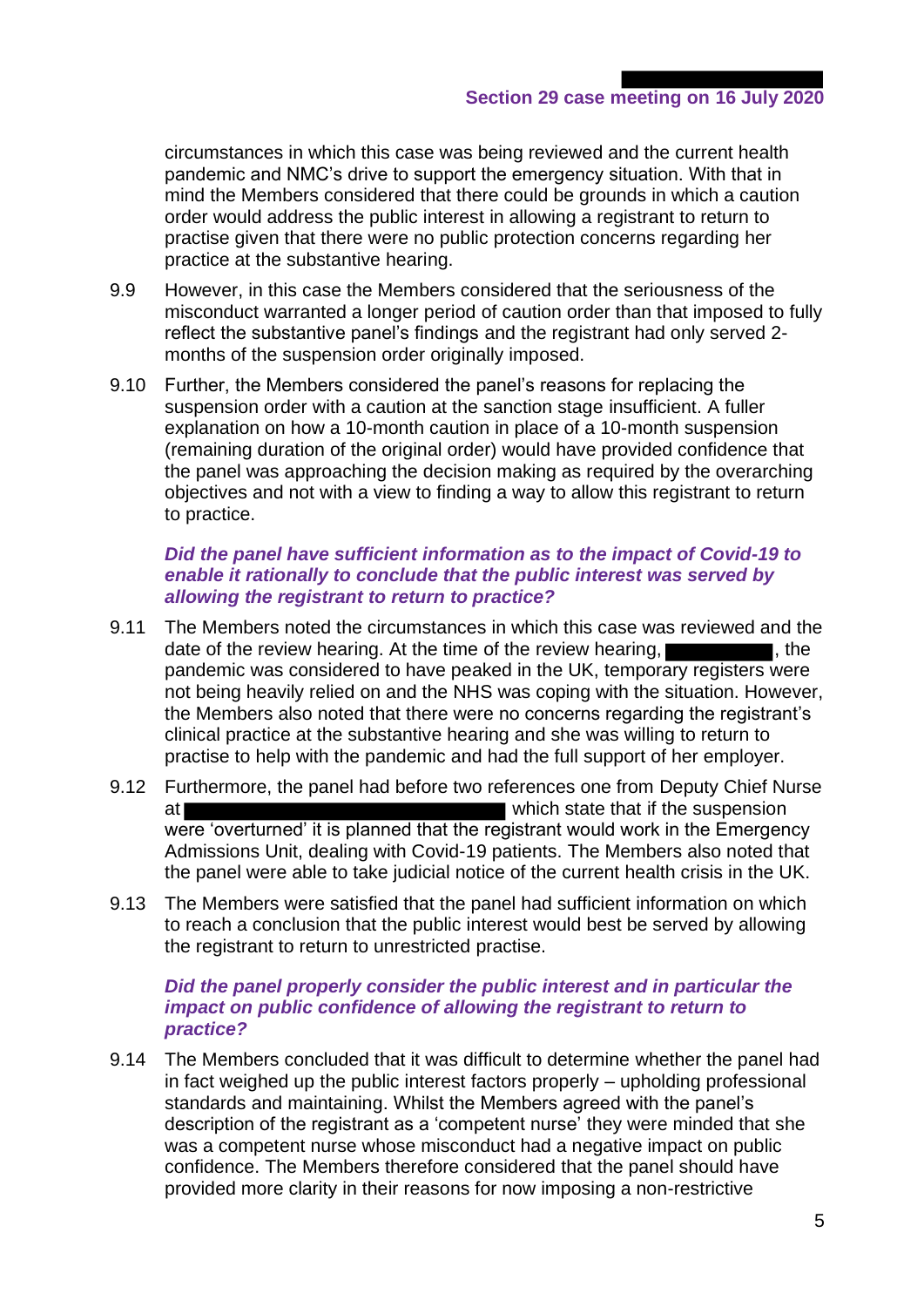sanction and how this was adequate in terms of addressing public confidence and interest. The Members also considered that the panel could have gone further in their reasoning and explained the limitations on them in imposing a caution for any longer than the 10-months imposed given their interpretation of Article 30 (5). The Members considered that this would have provided further context in which the panel came to the decision to impose the caution for 10 months.

# **Conclusion on insufficiency for public protection**

- 9.15 The Members concluded that the panel's decision to replace a 10-month suspension order with a 10-month caution order was insufficient to maintain public interest.
- 9.16 The Members were concerned at the lack of reasoning in relation to the panel's interpretation of the NMC Order which determined the length of sanction imposed. They were further concerned by the panel's inconsistent interpretation of the NMC Order with two other review cases held in similar circumstances at which the panels imposed sanctions for longer than the remaining order.
- 9.17 The Members were also concerned that the panel did not give full reasons for their decision to reduce the sanction from a suspension order to the nonrestrictive sanction of a caution order and how this upheld the public interest and public confidence given that the previous panel had seriously considered it as engaging its powers to remove the registrant from the register. The Members felt that the 10-month caution order after the short period of suspension did not fully address the seriousness of the original misconduct.
- 9.18 The Members were mindful of the ambiguity in the wording of the NMC Order and the panel's powers at the review hearing as well as the various interpretations put to the panel from the legal assessor and registrant's representative. In the circumstances the Members felt that the panel should have provided a fuller explanation of their interpretation of the Order and what their preference would have been and how this restricted them in terms of the duration of the order imposed.

# 10. **Referral to court**

- 10.1 Having concluded that the panel's Determination was insufficient for public protection, the Members moved on to consider whether they should exercise the Authority's discretion to refer this case to the relevant court.
- 10.2 In considering the exercise of the Authority's discretion, the Members received legal advice as to the prospects of success and took into account the need to use the Authority's resources proportionately and in the public interest.
- 10.3 The Members considered that it was possible to see how the panel came to interpret the NMC Rules as they did and why they felt they could not impose the caution for longer than 10-months. Whilst the Members did not consider the 10 month caution order adequately addressed the seriousness of the original findings and the panel's reasoning for imposing a caution order and the duration of the order lacking in clarity, considered that there were arguments as to why it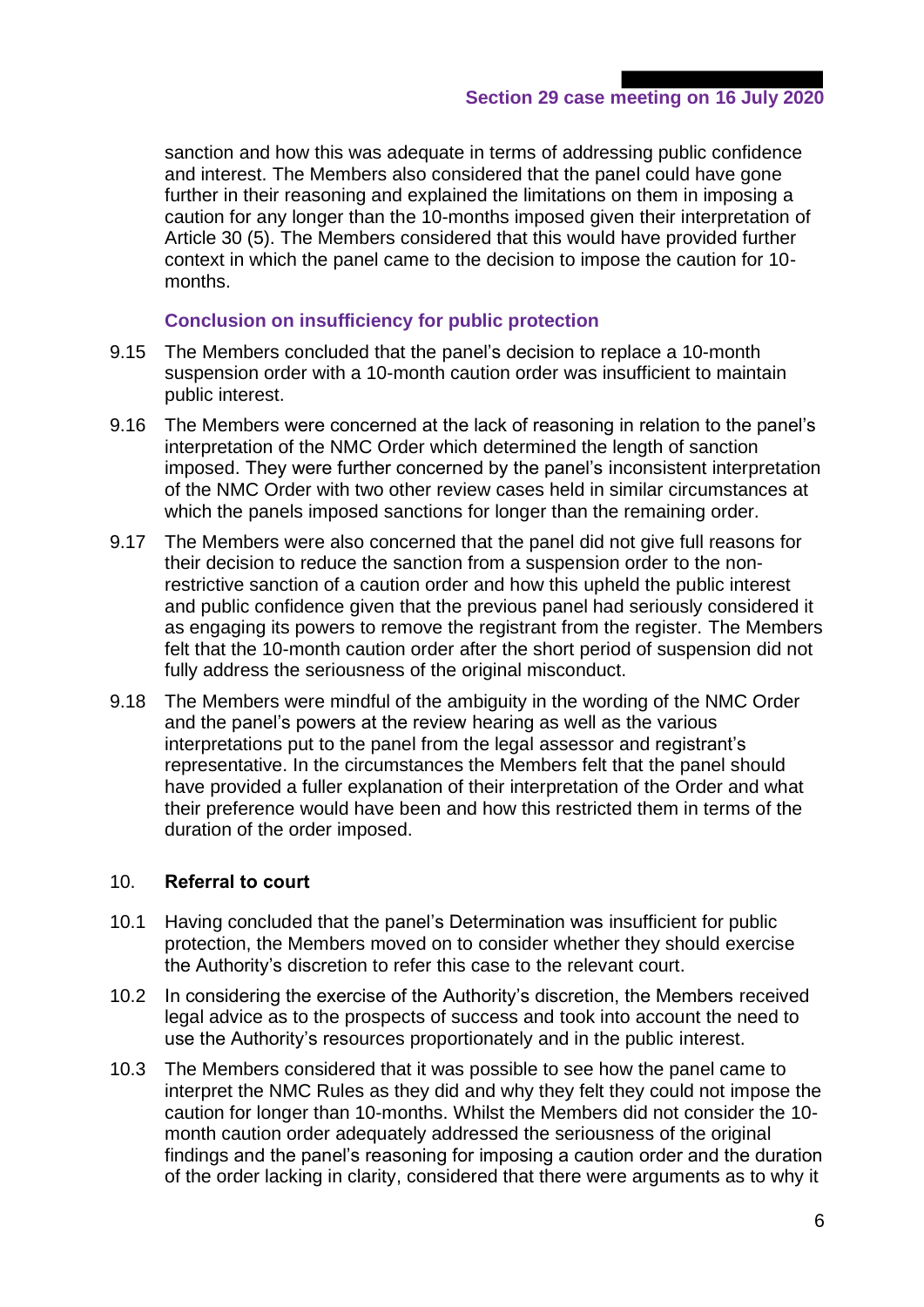was not appropriate to refer the matter to court in the context of the present pandemic.

10.4 Taking into account those considerations, along with advice on the prospects of success, the Members agreed that the Authority should not exercise its power under Section 29 and refer this case to the High Court of Justice of England and Wales.

A- Camp

**Alan Clamp (Chair) Dated**

**10/08/20**